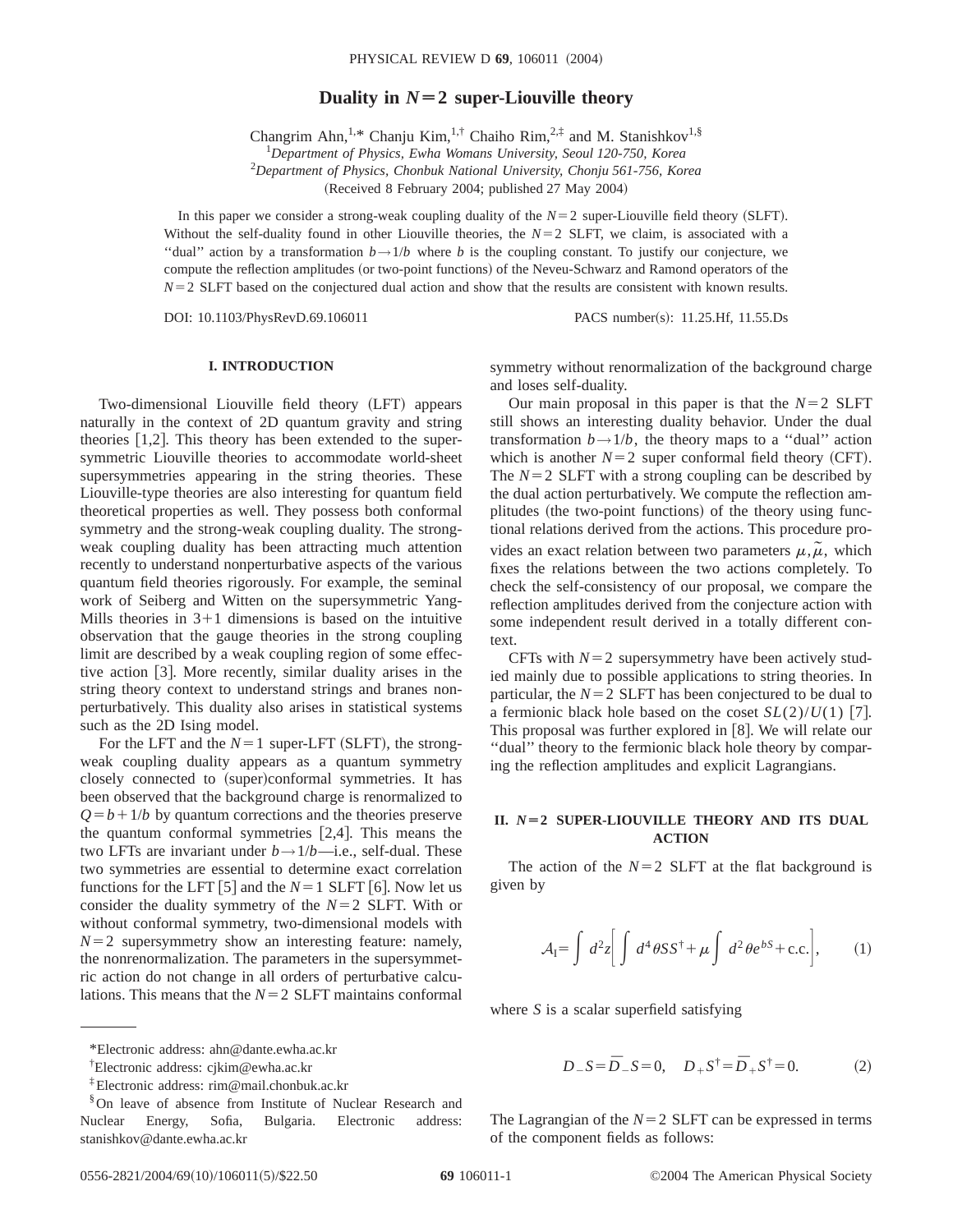$$
\mathcal{L} = \frac{1}{4\pi} \left[ 2\varphi \partial \overline{\partial} \varphi^{\dagger} + 2\varphi^{\dagger} \partial \overline{\partial} \varphi + \psi^{\dagger} \overline{\partial} \psi + \psi \overline{\partial} \psi^{\dagger} + \overline{\psi}^{\dagger} \partial \overline{\psi} \right]
$$

$$
+ \overline{\psi} \partial \overline{\psi}^{\dagger} \right] - \frac{5}{4} \pi \mu^2 b^2 e^{b\varphi + b\varphi^{\dagger}} + \frac{\mu b^2}{2} \psi^{\dagger} \overline{\psi}^{\dagger} e^{b\varphi}
$$

$$
+ \frac{\mu b^2}{2} \psi \overline{\psi} e^{b\varphi^{\dagger}}.
$$
(3)

As in the LFT and the  $N=1$  SLFTs, one should introduce a background charge  $1/b$  so that the second term in Eq.  $(1)$ becomes the screening operator of the CFT. However, a fundamental difference arises where the background charge is unrenormalized due to the  $N=2$  supersymmetry. For the LFT and the  $N=1$  SLFTs, the background charge is renormalized to  $Q = 1/b + b$  and the theories are invariant under the dual transformation  $b \rightarrow 1/b$ . This self-duality plays an essential role in determining various exact correlation functions of those Liouville theories. Unrenormalized, the  $N=2$ SLFT is not self-dual.

This theory is a CFT with a central charge

$$
c = 3 + 6/b^2.
$$
 (4)

The primary operators of the  $N=2$  SLFT are classified into Neveu-Schwarz  $(NS)$  and the Ramond  $(R)$  sectors and can be written in terms of the component fields as follows  $[9]$ :

$$
N_{\alpha\overline{\alpha}} = e^{\alpha\varphi^{\dagger} + \overline{\alpha}\varphi}, \quad R^{\pm}_{\alpha\overline{\alpha}} = \sigma^{\pm}e^{\alpha\varphi^{\dagger} + \overline{\alpha}\varphi}, \tag{5}
$$

where  $\sigma^{\pm}$  are spin operators. The conformal dimensions of these fields are given by

$$
\Delta_{\alpha\bar{\alpha}}^N = -\alpha\bar{\alpha} + \frac{1}{2b}(\alpha + \bar{\alpha}), \quad \Delta_{\alpha\bar{\alpha}}^R = \Delta_{\alpha\bar{\alpha}}^N + \frac{1}{8}.
$$
 (6)

The *U*(1) charges are given by

$$
Q_{\alpha\alpha}^{N} = -\frac{1}{2b}(\alpha - \overline{\alpha}), \quad Q_{\alpha\alpha}^{R\pm} = Q_{\alpha\alpha}^{N\pm} \pm \frac{1}{4}.
$$
 (7)

From these expressions, one can notice that

$$
\alpha \longrightarrow 1/b - \bar{\alpha}, \quad \bar{\alpha} \longrightarrow 1/b - \alpha \tag{8}
$$

do not change the same conformal dimension and  $U(1)$ charge. From the CFT point of view, this means that  $N_{1/b-\overline{\alpha},1/b-\alpha}$  should be identified with  $N_{\alpha\overline{\alpha}}$  and similarly for the  $(R)$  operators up to normalization factors. The reflection amplitudes are determined by these normalization factors.

Without self-duality, it is possible that there exists a "dual" action to Eq.  $(1)$  whose perturbative (weak coupling) behaviors describe the  $N=2$  SLFT in the strong coupling region. This action should be another CFT. Our proposal for the dual action is as follows:

$$
\mathcal{A}_{II} = \int d^2 z \int d^4 \theta [SS^{\dagger} + \tilde{\mu} e^{(S+S^{\dagger})/b}], \tag{9}
$$

with background charge *b*. The  $N=2$  supersymmetry is preserved because  $S + S^{\dagger}$  is a  $N=2$  scalar superfield. One can see that this action is conformally invariant because the interaction term is a screening operator. Our conjecture is that the two actions  $A_I$  and  $A_{II}$  are equivalent. To justify this conjecture, we will compute the reflection amplitudes based on these actions and will compare with some independent results.

#### **III. REFLECTION AMPLITUDES**

As mentioned above, the reflection amplitudes of the Liouville-type CFT is defined by the linear transformations between different exponential fields, corresponding to the same primary field of chiral algebra. In this paper, we apply the method developed in  $[10]$  to derive the reflection amplitudes of the  $N=2$  SLFT. For simplicity, we will restrict ourselves to the case of  $\alpha = \overline{\alpha}$  in Eq. (5) where the *U*(1) charge of the (NS) operators becomes 0. We will refer to this case as the "neutral" sector. (From now on, we will suppress the second indices  $\overline{\alpha}$ .) The physical states in this sector are given by

$$
\alpha = \frac{1}{2b} + iP,\tag{10}
$$

where *P* is a real parameter. This parameter is transformed by  $P \rightarrow -P$  under the reflection relation (8) and can be thought of as a ''momentum'' which is reflected off from a potential wall.

Two-point functions of the same operators can be expressed as

$$
\langle N_{\alpha}(z,\overline{z})N_{\alpha}(0,0)\rangle = \frac{D^{N}(\alpha)}{|z|^{4\Delta_{\alpha}^{N}}},
$$
\n(11)

$$
\langle R_{\alpha}^{+}(z,\overline{z})R_{\alpha}^{-}(0,0)\rangle = \frac{D^{R}(\alpha)}{|z|^{4\Delta_{\alpha}^{R}}},
$$
\n(12)

where  $\Delta_{\alpha}^{N}$ ,  $\Delta_{\alpha}^{R}$  are given by Eq. (6). The reflection amplitudes are given by the normalization factors  $D^N(\alpha)$ ,  $D^R(\alpha)$  and should satisfy

$$
D^{N}(\alpha)D^{N}(1/b - \alpha) = 1, \quad D^{R}(\alpha)D^{R}(1/b - \alpha) = 1.
$$
\n(13)

To find these amplitudes explicitly, we consider the operator product expansions (OPEs) with degenerate operators.

The  $(NS)$  and  $(R)$  degenerate operators in the neutral sector are  $N_{\alpha_{nm}}$  and  $R_{\alpha_{nm}}^{\pm}$  with integers *n*,*m* and

$$
\alpha_{nm} = \frac{1-n}{2b} - \frac{mb}{2}, \quad n, m \ge 0.
$$
 (14)

The OPE of a (NS) field with a degenerate operator  $N_{-b/2}$  is simply given by

$$
N_{\alpha}N_{-b/2} = N_{\alpha - b/2} + C_{-}^{N}(\alpha)N_{\alpha + b/2}.
$$
 (15)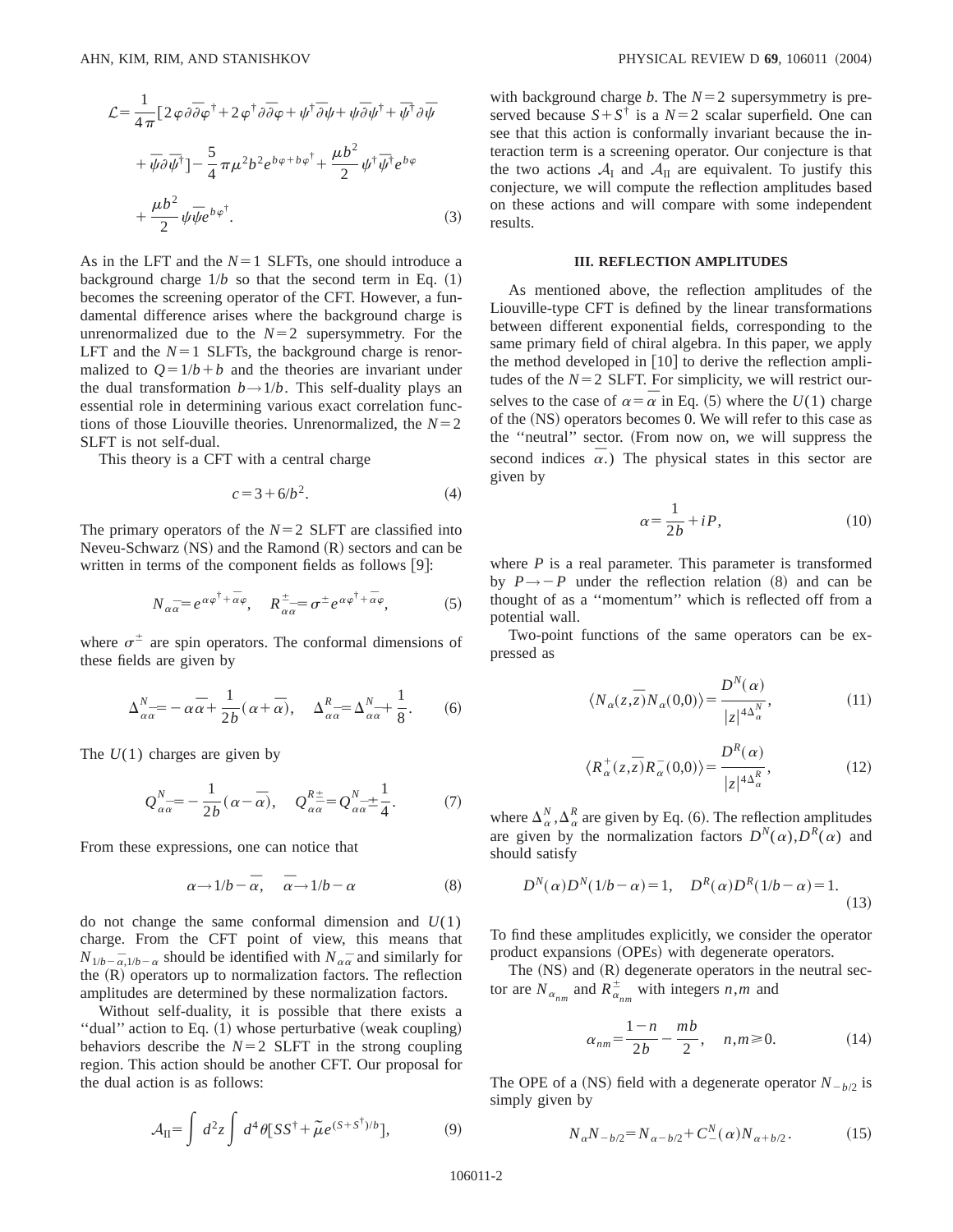Here the structure constant can be obtained from the screening integral as follows:

$$
C_{-}^{N}(\alpha) = \kappa_1 \gamma (1 - \alpha b) \gamma (1/2 - \alpha b - b^2/2) \gamma (-1/2
$$
  
+  $\alpha b) \gamma (\alpha b + b^2/2),$  (16)

where

$$
\kappa_1 = \frac{\mu^2 b^4 \pi^2}{2} \gamma (-b^2 - 1) \gamma \left( 1 + \frac{b^2}{2} \right) \gamma \left( \frac{b^2}{2} + \frac{3}{2} \right),
$$

with  $\gamma(x) = \Gamma(x)/\Gamma(1-x)$  as usual.

To use this OPE, we consider a three-point function  $\langle N_{\alpha+b/2}N_{\alpha}N_{-b/2}\rangle$  and take the OPE by  $N_{-b/2}$  either on  $N_{\alpha+b/2}$  or on  $N_{\alpha}$  using Eq. (15). This leads to a functional equation

$$
C_{-}^{N}(\alpha)D^{N}(\alpha+b/2) = D^{N}(\alpha). \qquad (17)
$$

This functional equation can determine the (NS) reflection amplitude in the following form:

$$
D^{N}(\alpha) = \left(\frac{\kappa_{1}}{b^{4}}\right)^{-2\alpha/b} \gamma(2\alpha/b - 1/b^{2}) \frac{\gamma(b\alpha + 1/2)}{\gamma(b\alpha)} f(\alpha),
$$
\n(18)

with an aribitrary function  $f(\alpha)$  satisfying  $f(\alpha) = f(\alpha+b)$ . To fix this unknown function, we need an additional functional equation. It is natural that this relation is provided by the dual action  $A_{II}$ .

For this purpose, we consider OPEs with another degenerate operator: namely,

$$
N_{\alpha}R^{+}_{-1/2b} = R^{+}_{\alpha-1/2b} + \tilde{C}^{N}_{-}(\alpha)R^{+}_{\alpha+1/2b}, \qquad (19)
$$

$$
R_{\alpha}^{-}R_{-1/2b}^{+} = N_{\alpha-1/2b} + \tilde{C}_{-}^{R}(\alpha)N_{\alpha+1/2b}.
$$
 (20)

The structure constants can be computed by the screening integrals using the dual action  $A_{II}$ , which is equivalent to  $A<sub>I</sub>$ . The results are

$$
\widetilde{C}^N_-(\alpha) = \kappa_2(b) \frac{\gamma(2\alpha/b - 1/b^2)}{\gamma(2\alpha/b)},\tag{21}
$$

$$
\widetilde{C}^R_-(\alpha) = \kappa_2(b) \frac{\gamma(2\alpha/b - 1/b^2 + 1)}{\gamma(2\alpha/b + 1)},
$$
\n(22)

where

$$
\kappa_2(b) = \tilde{\mu}\pi\gamma \left(\frac{1}{b^2} + 1\right). \tag{23}
$$

These results are consistent with the  $N=2$  superminimal CFT results  $[9]$ .

Now we consider the three-point functions  $\langle R_{\alpha+1/2b}^- N_{\alpha} R_{-1/2b}^+ \rangle$  and  $\langle N_{\alpha+1/2b} R_{\alpha}^- R_{-1/2b}^+ \rangle$ . Taking an OPE with  $R_{-1/2b}^{+}$  on one of two other operators in the correlation functions and using the OPE relations  $(19)$  and  $(20)$ , we obtain an independent set of functional relations as follows:

$$
\tilde{C}^N_-(\alpha)D^R(\alpha+1/2b) = D^N(\alpha),\tag{24}
$$

$$
\tilde{C}^R_-(\alpha)D^N(\alpha+1/2b) = D^R(\alpha). \tag{25}
$$

Solving for the  $D^N(\alpha)$ , we find that a most general solution of Eq.  $(24)$  is

$$
D^{N}(\alpha) = \kappa_2^{-2\alpha b} \frac{\Gamma^2(\alpha b + 1/2)}{\Gamma^2(\alpha b)} \gamma(2\alpha/b - 1/b^2) g(\alpha),
$$
\n(26)

where  $g(\alpha)$  is another arbitrary function satisfying  $g(\alpha)$  $= g(\alpha + 1/b)$ . Combining Eqs. (18) and (26), and requiring the normalization  $D^{N}(a=1/2b)=1$ , we can determine the (NS) reflection amplitude completely as follows:

$$
D^{N}(\alpha) = -\frac{2}{b^2} \kappa_2^{-2\alpha b + 1} \gamma \left(\frac{2\alpha}{b} - \frac{1}{b^2}\right) \gamma \left(\alpha b + \frac{1}{2}\right) \gamma (1 - \alpha b),\tag{27}
$$

where two parameters in the actions,  $\mu$  and  $\tilde{\mu}$ , are related by

$$
\left(\frac{\kappa_1}{b^4}\right)^{1/b} = \kappa_2^b. \tag{28}
$$

The  $(R)$  reflection amplitude can be obtained by Eq.  $(24)$ :

$$
D^{R}(\alpha) = -\frac{b^{2}}{2} \kappa_{2}^{-2\alpha b+1} \gamma \left( \frac{2\alpha}{b} - \frac{1}{b^{2}} + 1 \right)
$$

$$
\times \gamma \left( -\alpha b + \frac{1}{2} \right) \gamma(\alpha b).
$$
 (29)

We can rewrite these amplitudes using the momentum *P* defined in Eq.  $(10)$ :

$$
D^{N}(P) = \kappa_2^{-2iPb} \frac{\Gamma\left(1 + \frac{2iP}{b}\right)}{\Gamma\left(1 - \frac{2iP}{b}\right)} \frac{\Gamma(1+iPb)}{\Gamma(1-iPb)} \frac{\Gamma\left(\frac{1}{2} - iPb\right)}{\Gamma\left(\frac{1}{2} + iPb\right)},\tag{30}
$$

$$
D^{R}(P) = \kappa_2^{-2iPb} \frac{\Gamma\left(1 + \frac{2iP}{b}\right)}{\Gamma\left(1 - \frac{2iP}{b}\right)} \frac{\Gamma(1 - iPb)}{\Gamma(1 + iPb)} \frac{\Gamma\left(\frac{1}{2} + iPb\right)}{\Gamma\left(\frac{1}{2} - iPb\right)}.
$$
\n(31)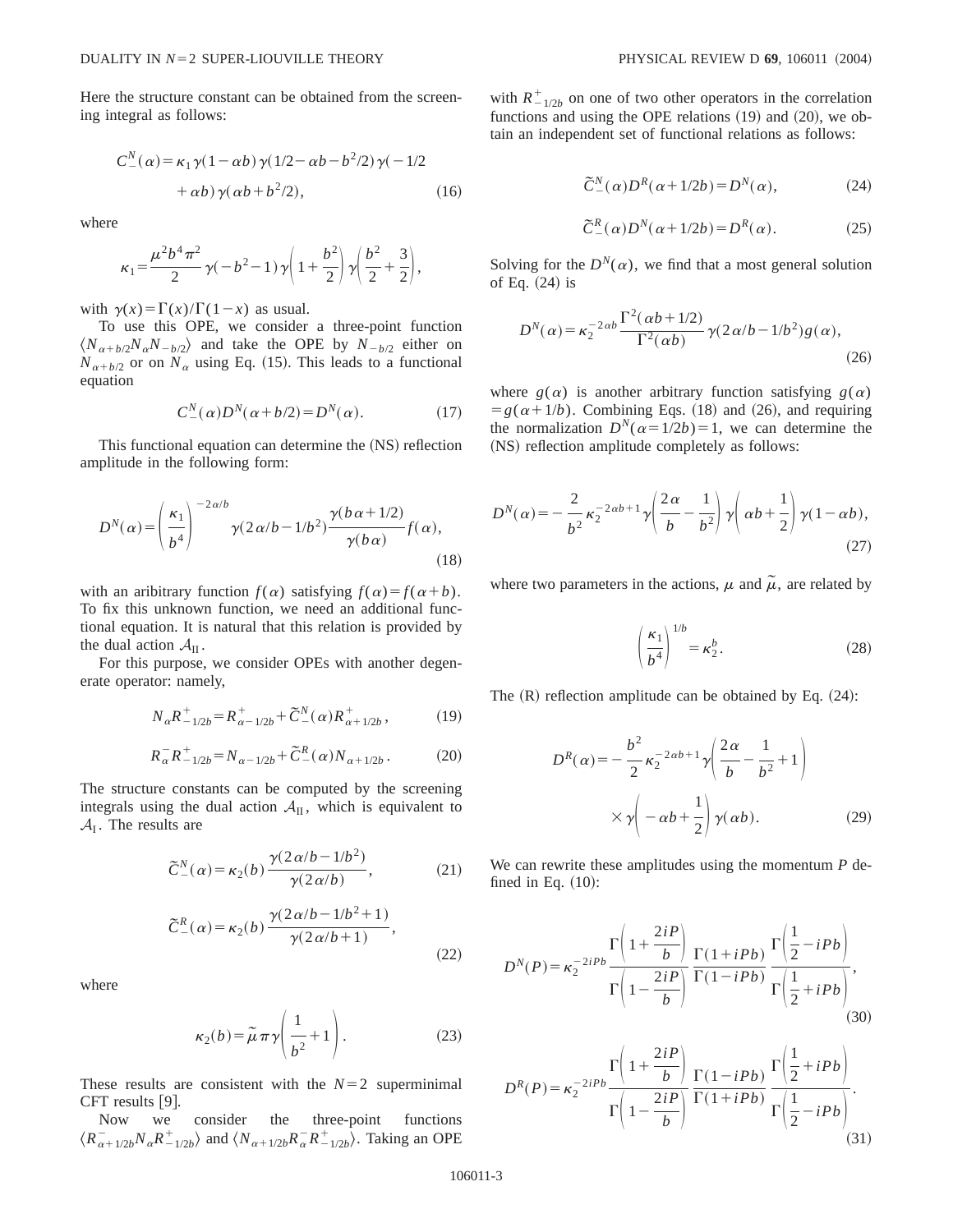## **IV. CONSISTENCY CHECK**

To justify the reflection amplitudes derived in the previous section based on the conjectured action  $A_{II}$ , we provide several consistency checks.

It has been noticed that an integrable model with two parameters proposed in [11] can have  $N=2$  supersymmetry if one of the parameters takes a special value  $[12]$ . This means that one can compute the reflection amplitudes of the  $N=2$  SLFT independently as a special case of those in [12]. Indeed, we have confirmed that the two results agree exactly.

Furthermore, one can check the reflection amplitude for specific values of  $\alpha$  directly from the action. When  $\alpha$  $=1/2b-b/2$ , the Coulomb integral using the action  $A<sub>I</sub>$  gives

$$
\langle N_{\alpha}(0)N_{\alpha}(1)\rangle = \left(\frac{\mu b^2}{2}\right)^2 \int d^2z_1 d^2z_2 \langle e^{\alpha(\varphi + \varphi^{\dagger})}(0) \times e^{\alpha(\varphi + \varphi^{\dagger})}(1)\psi^{\dagger} \overline{\psi}^{\dagger} e^{b\varphi(z_1, \overline{z}_1)} \psi \overline{\psi} e^{b\varphi^{\dagger}(z_2, \overline{z}_2)}\rangle
$$

$$
= \frac{\mu^2 b^3 \pi^2}{\left(\alpha - \frac{1 - b^2}{2b}\right)} \gamma \left(\frac{1 + b^2}{2}\right) \frac{\gamma(-1 - b^2)}{\gamma(-1/2 - b^2/2)}.
$$
(32)

This result agrees with Eq.  $(27)$  for  $\alpha \rightarrow 1/2b - b/2$ . Similarly, when  $\alpha \rightarrow 0$ , one can compute the two-point function directly from the action  $A_{II}$  and get

$$
\langle N_{\alpha}(0)N_{\alpha}(1)\rangle = -\frac{\tilde{\mu}}{b^2} \int d^2z \langle e^{\alpha(\varphi + \varphi^{\dagger})}(0) e^{\alpha(\varphi + \varphi^{\dagger})}(1) \times e^{(\varphi + \varphi^{\dagger})/b} \partial(\varphi + \varphi^{\dagger}) \overline{\partial}(\varphi + \varphi^{\dagger})(z, \overline{z})\rangle
$$
  

$$
= -\frac{\tilde{\mu}}{b^2} \pi \alpha b = 0 \quad \text{as } \alpha \to 0. \tag{33}
$$

Here, the insertion we have considered is the only term in the action  $A_{II}$  which can give nonvanishing contribution. Again, this result agrees with Eq. (27) for  $\alpha=0$ .

In the semiclassical limit  $b \rightarrow 0$ , the reflection amplitudes can be interpreted as the quantum mechanical reflection amplitudes of the wave function of the zero modes from the exponential potential wall arising from the action  $(1)$ . One can easily find that the reflection amplitude corresponding to the  $(NS)$  operator is given by

$$
R^N(P) \sim \frac{\Gamma(1+2iP/b)}{\Gamma(1-2iP/b)},\tag{34}
$$

which is consistent with Eq.  $(31)$  in the limit  $b\rightarrow 0$ .

## **V. RELATION TO THE FERMIONIC BLACK HOLES**

It was proposed in Ref. [7] that  $N=2$  SLFT is *T* dual to the theory of the fermionic black hole based on the coset  $SL(2)/U(1)$ . The purpose was to compute some physical observables in the so-called little string theory using a holographic projection. This statement was not proved but based on a few observations in  $[7]$ . The matching of the central charges in both theories requires a connection between the slope of the dilaton and the level *k* of the coset theory. Similarly, the compactification radius of a boson in  $N=2$  SLFT is the inverse of that of the asymptotic radius of the black hole. There is a similar dualty between the bosonic black hole and the so-called sine-Liouville theory  $[13]$ . The two-point function of vertex operators  $V_{j;m,m}$ <sup>n</sup> was computed in [7] based on a previous result found in [14] using the coset theory  $SL(2)/U(1)$ . One can check that this two-point function coincides exactly with ours in the neutral case  $m=0$  provided the spin  $j=-\alpha b$  and the level  $k=b^2$ .

The above proposal was further explored in  $[8]$  where it was argued that these two theories can be viewed as a mirror image of each other. Starting with certain gauged Wess-Zumino-Witten (WZW) model and its *T* dual transformation, the authors of  $[8]$  showed that these lead to the fermionic black hole and the  $N=2$  SLFT, respectively, in the IR limit. The fermionic black hole is defined as a Kazama-Suzuki coset model described by a gauged supersymmetric WZW theory. After solving for the nondynamical gauge fields and performing some implicit transformations between the  $SL(2)$  and  $N=2$  superfields, one obtains an action of the form

$$
S = \int d^2z d^4\theta K(S, S^+),\tag{35}
$$

where  $K(S, S^+)$  is a Kähler potential depending on the chiral superfields  $S, S^+$  with the black hole metric:

$$
\frac{1}{1 - \frac{\tilde{\mu}}{b^2} e^{\varphi + \varphi^+}}
$$
 (36)

( $\varphi$  and  $\varphi^+$  are the first components of the superfields). At first sight this action looks different from  $A_{II}$  which we proposed above. But if one expands interacting terms in the action perturbatively in the manner of the screening procedure, it is easy to see that the result for the physical observables is the same. This is particularly evident for the calculation of the structure constants computed in Sec. III where only the first-order perturbation (i.e., one screening insertion) is needed.

In summary, we have conjectured a strong coupling effective action which is dual to the  $N=2$  SLFT. Based on this conjecture, we have computed the reflection amplitudes (the two-point functions) of the  $(NS)$  and the  $(R)$  primary fields in neutral sectors exactly. We have fixed the relation between the two parameters  $\mu$  and  $\tilde{\mu}$ . Then, we have checked the validity of these amplitudes by comparing with an independent result along with some other consistency checks. Also we related our result to the fermionic black hole which has been conjectured to be dual to the  $N=2$  SLFT. The reflection